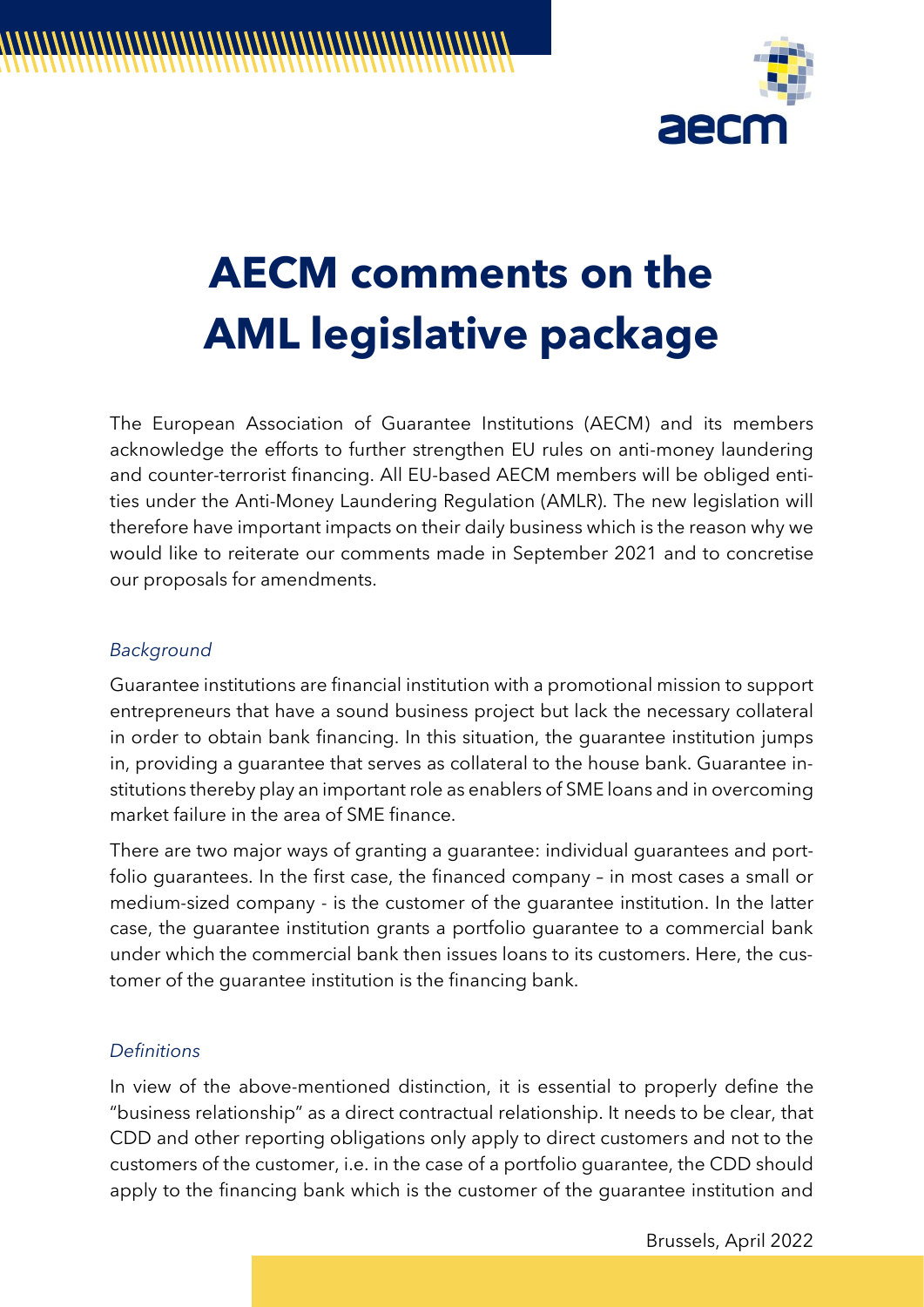

not to the final beneficiaries that are the customers of the financing bank. This is crucial in order to avoid an inflationary increase of CDD requirements and a multiplication of requirements for the same business transaction.

We suggest to amend the definition in the following way:

## AMLR Article 2

(16) 'business relationship' means a **direct contractual** business, professional or commercial relationship which is connected with the professional activities of an obliged entity and which is expected, at the time when the contact is established, to have an element of duration, including a relationship where an obliged entity is asked to form a company or set up a trust for its customer, whether or not the formation of the company or setting up of the trust is the only transaction carried out for that customer;

Furthermore, we recommend adding a definition for the term "customer":

AMLR Article 2

**(16a) 'customer' means a natural or legal person that has a direct contractual business relationship with the obliged entity;**

The draft Parliament report tents to include heads of regional and local authorities into the definition of politically exposed persons (see amendment 26). This would largely increase the circle of PEPs requiring enhanced CDD and consequently leading to a sharp increase in CDD requirements to be fulfilled by obliged entities. The vast majority of heads of regional and especially local authorities do not qualify as PEP according to the FATF recommendations<sup>1</sup>. Amendment 26 suggests inappropriate and not risk based gold-plating of international standards. We therefore oppose this extension of the PEP definition.

<sup>1</sup> "Domestic PEPs are individuals who are or have been entrusted domestically with prominent public functions, for example Heads of State or of government, senior politicians, senior government, judicial or military officials, senior executives of state owned corporations, important political party officials. […] The definition of PEPs is not intended to cover middle ranking or more junior individuals in the foregoing categories." p. 129

The International Standards on Combating Money Laundering and the Financing of Terrorism & Proliferation – The FATF Recommendations, Updated March 2022: [https://www.fatf-gafi.org/me](https://www.fatf-gafi.org/media/fatf/documents/recommendations/pdfs/FATF%20Recommendations%202012.pdf)[dia/fatf/documents/recommendations/pdfs/FATF%20Recommendations%202012.pdf](https://www.fatf-gafi.org/media/fatf/documents/recommendations/pdfs/FATF%20Recommendations%202012.pdf)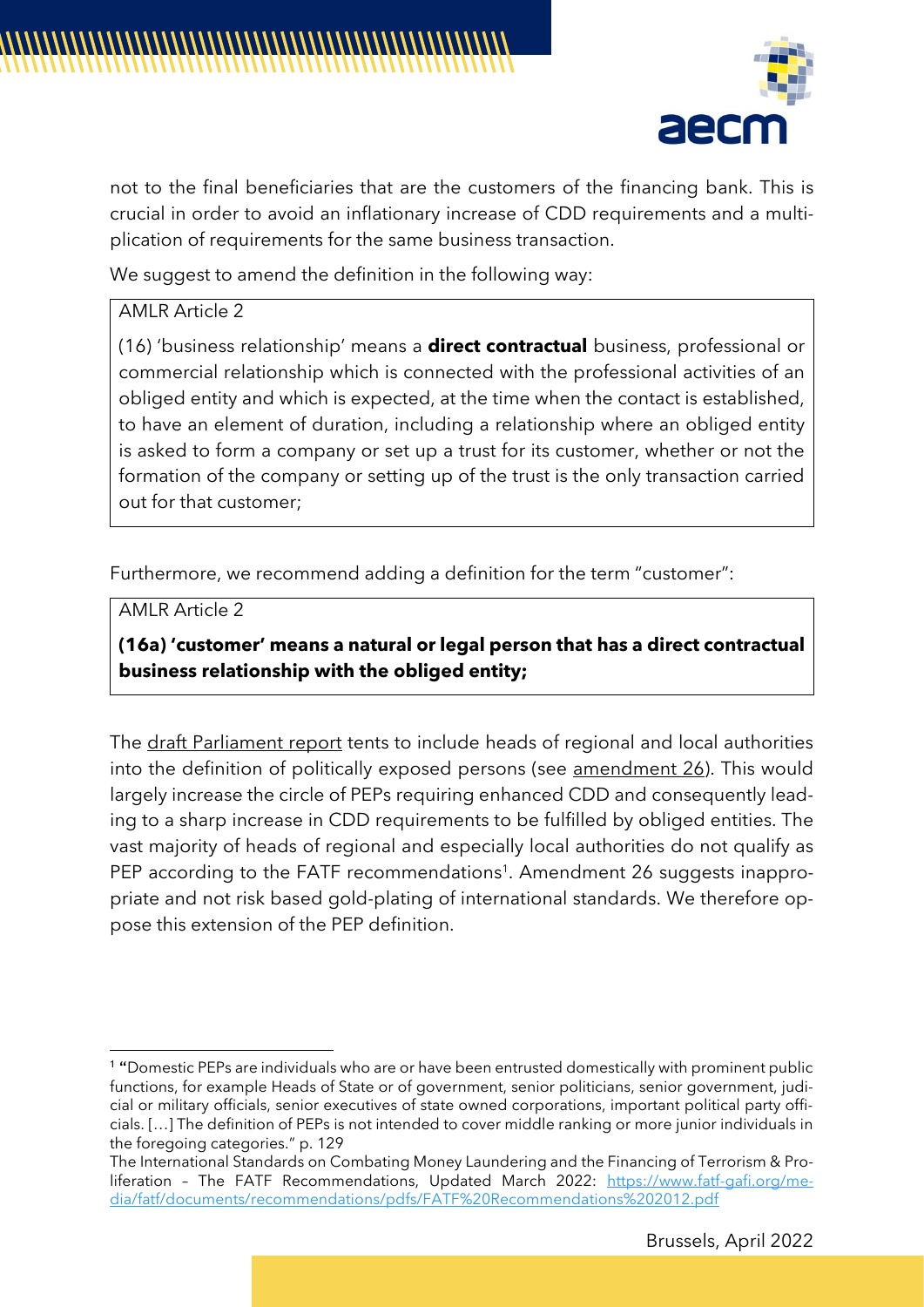

#### *Compliance functions*

The Commission proposal foresees that an executive member of the board of directors of an obliged entity needs to be appointed as compliance manager and only if there is no board, this position can be conferred to a member of an equivalent governing body.

From a risk point of view, it is not necessary that compliance is directly managed by a member of the board. Actually, the members of the board are usually representatives from the shareholders and they do not necessarily dispose of technical knowledge to occupy such a position. It would be in the public interest to allow the obliged entity to fill this position with a senior manager with technical knowledge in the area of anti-money laundering that is directly accountable to the board.

We suggest to amend the proposal in the following way:

#### AMLR Article 9

1. Obliged entities shall appoint **either** one executive member of their board of directors or, if there is no board, of its equivalent governing body **or of its senior management** who shall be responsible for the implementation of measures to ensure compliance with this Regulation ('compliance manager'). Where the entity has no governing body, the function should be performed by a member of its senior management. **In the latter case, the compliance manager shall be directly accountable to the board as concerns his role as compliance manager.**

#### *Ongoing monitoring*

Regarding the ongoing monitoring, we call for a risk-based approach. A frequency of updating of customer information of five years or less is surely justified for highrisk transactions. In the case of low-risk business relations, such as the granting of promotional SME guarantees, the current maximum frequency of ten years shall not be exceeded and this in order not to unduly increase red tape for SMEs and their financiers.

We suggest the following change to the AMLR proposal:

## AMLR Article 21

2. […]

The frequency of updating customer information pursuant to the first subparagraph shall be based on the risk posed by the business relationship. The frequency of updating of customer information shall in any case not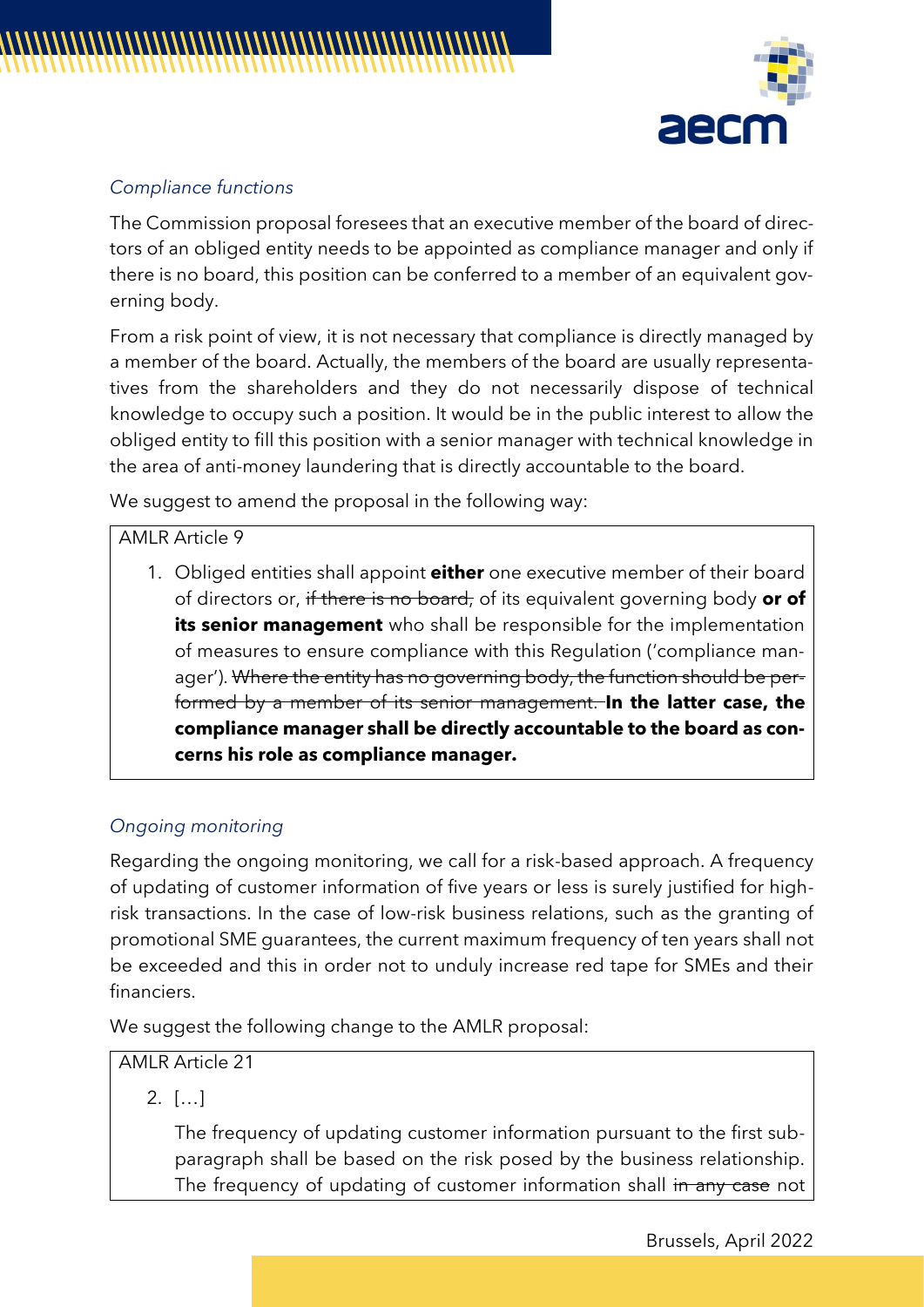

# exceed five years. **In the case of low risk transactions according to Annex II, the frequency of updating shall not exceed ten years.**

## *Simplified customer due diligence measures*

According to the draft Parliament report, such simplified measures shall be disallowed for situations where politically exposed persons or their family members or close associates are involved in the business relationship. This is not justified from a risk perspective. Such persons could be entrepreneurs seeking a financial guarantee for the financing of their small business project. Their financing request will be checked as diligently as other financing requests and are exposed to similarly low risks of money laundering as any other SME financing request. We therefore recommend members of the Parliament not to back amendment 71 (to AMLR Art. 27).

# *Reliance on third parties*

Reliance on third parties is very important in the case of individual guarantees where the guarantee institution guarantees a loan transaction between the financing bank and the beneficiary company. Here, the very same due diligence measures on the very same business transaction already need to be undertaken by the financing bank. It would therefore make sense, if a guarantee institution could – at least in case of a low-risk operation – rely on the financing bank also regarding the ongoing monitoring.

Our suggestion for amending this article is set out in the following:

AMLR Article 38

1. Obliged entities may rely on other obliged entities, whether situated in a Member State or in a third country, to meet the customer due diligence requirements laid down in Article 16(1), points (a), (b)**,** and (c), **and (d)** provided that:

 $[\ldots]$ 

# *Identification of Beneficial Owners*

Depending on the interpretation of the formulation, the current proposal for the identification of beneficial owners could foresee an immense increase of entities that would need to be reported. Currently, the maximum number of beneficial owners to be reported is three. If ownership for 25% plus one of the shares would have to be reported on every level of ownership, this would lead to an inflationary increase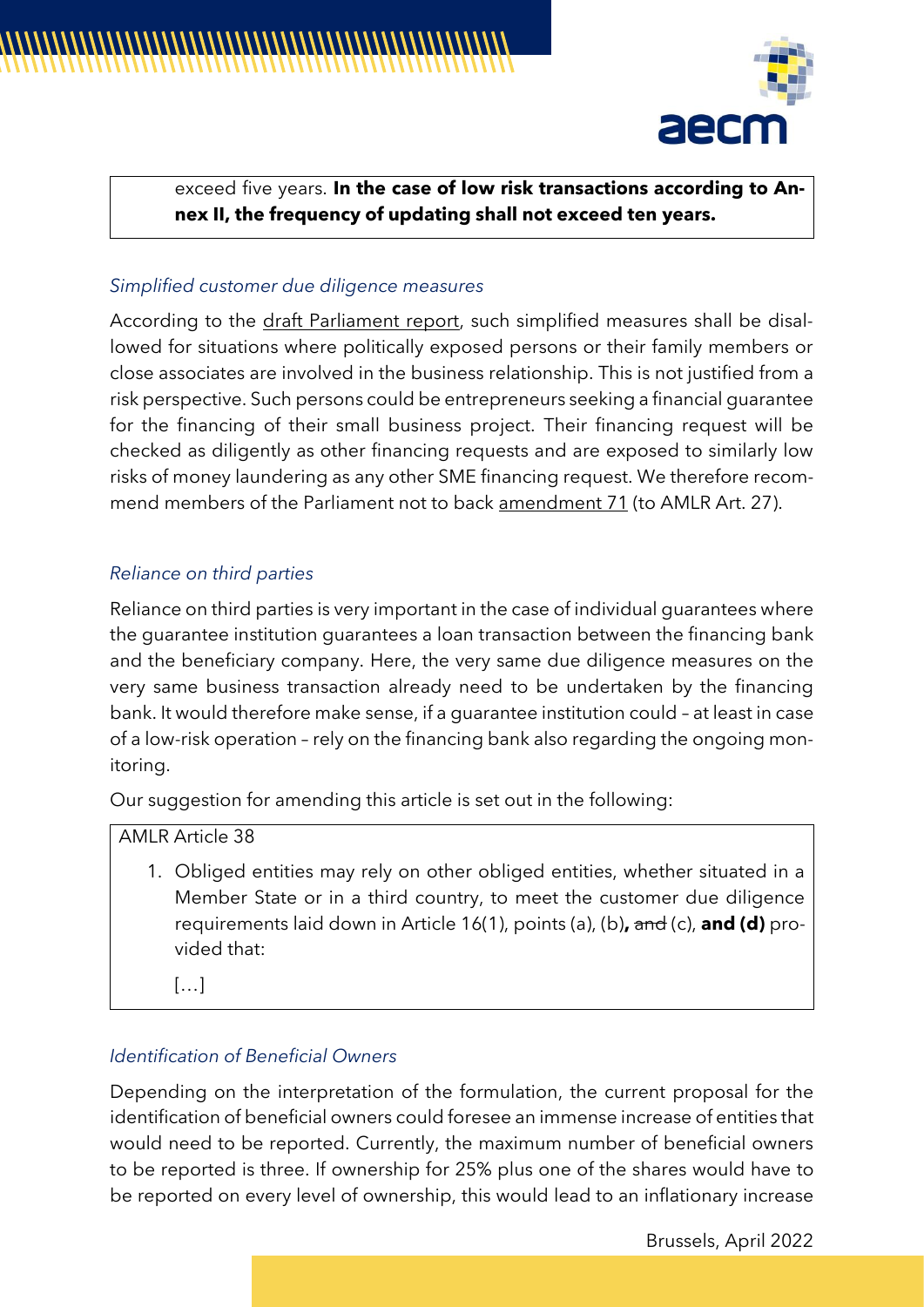

of requirements. It should be clarified that only entities that hold at client level more than 25 % (directly or through accumulation of direct and/or indirect shares), need to be reported. On higher levels of ownership, a threshold of more than 50 % shall apply in order to identify the beneficial owner (replacing the entity through which it controls the client) and to thereby limit reporting to meaningful information.

For example, an entity B holding 25% +1 share on second or higher level of an entity A that holds 25% + 1 share of the client cannot exert control of the client to a significant degree. The identification of this entity B would not have any informational value.

In our view, article 42 requires some clarification in order not to allow for room for interpretation. To strike the right balance between the need for transparency and the need to keep the bureaucratic burden at a manageable level, it should be made clear that only beneficial owners that effectively exert a control over the client (direct, indirect and/or accumulated) need to be identified.

# AMLR Article 42

1. […]

For the purpose of this Article, 'control through an ownership interest' shall mean an ownership of 25% plus one of the shares or voting rights or other ownership interest in the corporate entity, including through bearer shareholdings, on every level of ownership. **This ownership of 25% plus one share may be held directly, indirectly or via accumulation of several holdings.**

We firmly oppose a threshold of 5% plus one share as suggested in the first draft of the Parliament report (amendments 13 and 90). An entity holding between 5 and 25% of the shares does not exert control of the client. Such a decrease of the threshold would substantially increase the bureaucratic burden for the financing institutions without creating any value added for the fight against money laundering. We strongly advocate for sticking to the international FATF standards that suggest the threshold of 25%. The standards clearly refer to "controlling ownership" and not just to simple "ownership" 2 .

<sup>&</sup>lt;sup>2</sup> "The identity of the natural persons [...] who ultimately have a controlling ownership interest in a legal person; and" p. 65

<sup>.</sup> A controlling ownership interest depends on the ownership structure of the company. It may be based on a threshold, e.g. any person owning more than a certain percentage of the company (e.g. 25%)." p. 65, FATF Recommendations, see footnote 1.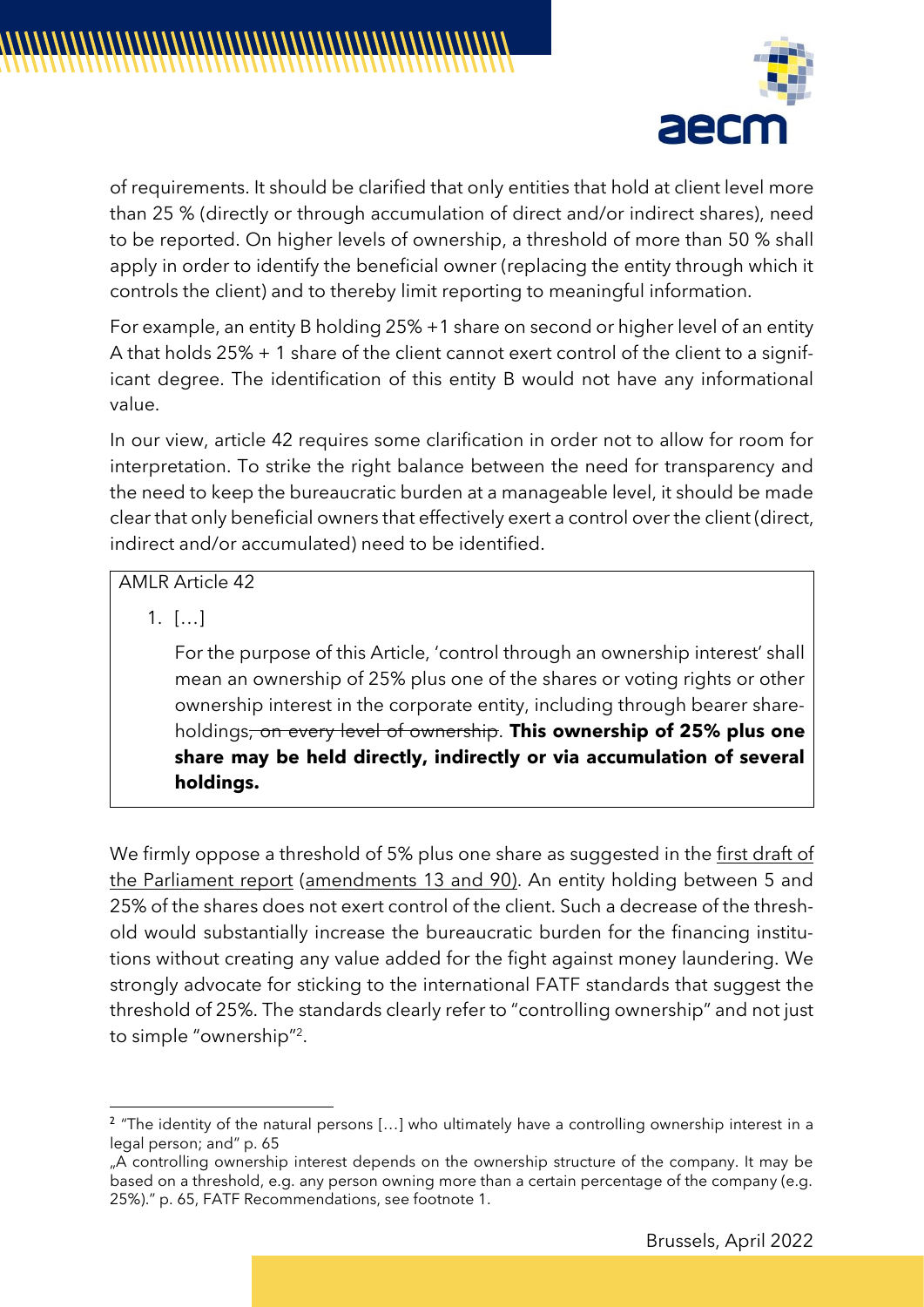

#### *Beneficial Ownership Information*

The information required on beneficial owners would - according to the current proposal - exceed by far the requirements under current legislation where information from the company registry is sufficient. In order not to create additional red tape, we recommend a risk-based approach, allowing for lighter requirements in case of lowrisk business.

Furthermore, we strictly object the requirement to update beneficial ownership information on an annual basis. For low-risk business, not-change-induced updates shall be required only after ten years, as it is currently the case.

AMLR Article 44

1. […]

**For a business relationship that qualifies as low risk according to Annex II, beneficial ownership information shall be limited to those presented in the company registry where needed.**

2. […]

**For a business relationship that qualifies as low risk according to Annex II, beneficial ownership information shall be obtained within 14 calendar days from the creation of legal entities or legal arrangements. It shall be updated promptly, and in any case no later than 14 calendar days following any change of the beneficial owner(s), and every ten years.** 

#### *Lower risk factors*

To our understanding, point 2.d of AMLR Annex II covers financial guarantees to small and medium-sized enterprises that serve as collateral in a loan granting process. This would be justified, for the risks of money laundering and terrorist financing are very low in the area of promotional SME finance. There are no (cash) payment services and promotional guarantee business is long lasting, so it is itself not attractive for money laundering. Besides, promotional guarantees granted by our members are typically very small in size (on average around kEUR 35<sup>3</sup> ) and either the guarantee institution (in the case of individual guarantees) or the financing bank (in the case of portfolio guarantees) or both follow the financed projects closely. In order to be eligible for guarantee support, beneficiary companies need to submit a

<sup>&</sup>lt;sup>3</sup> This refers to the long-term pre-crisis level. During the covid pandemic the average quarantee size strongly increased to kEUR 55 due to the extensive support programmes implemented by our members. This increase, however, is expected to be a short-term effect.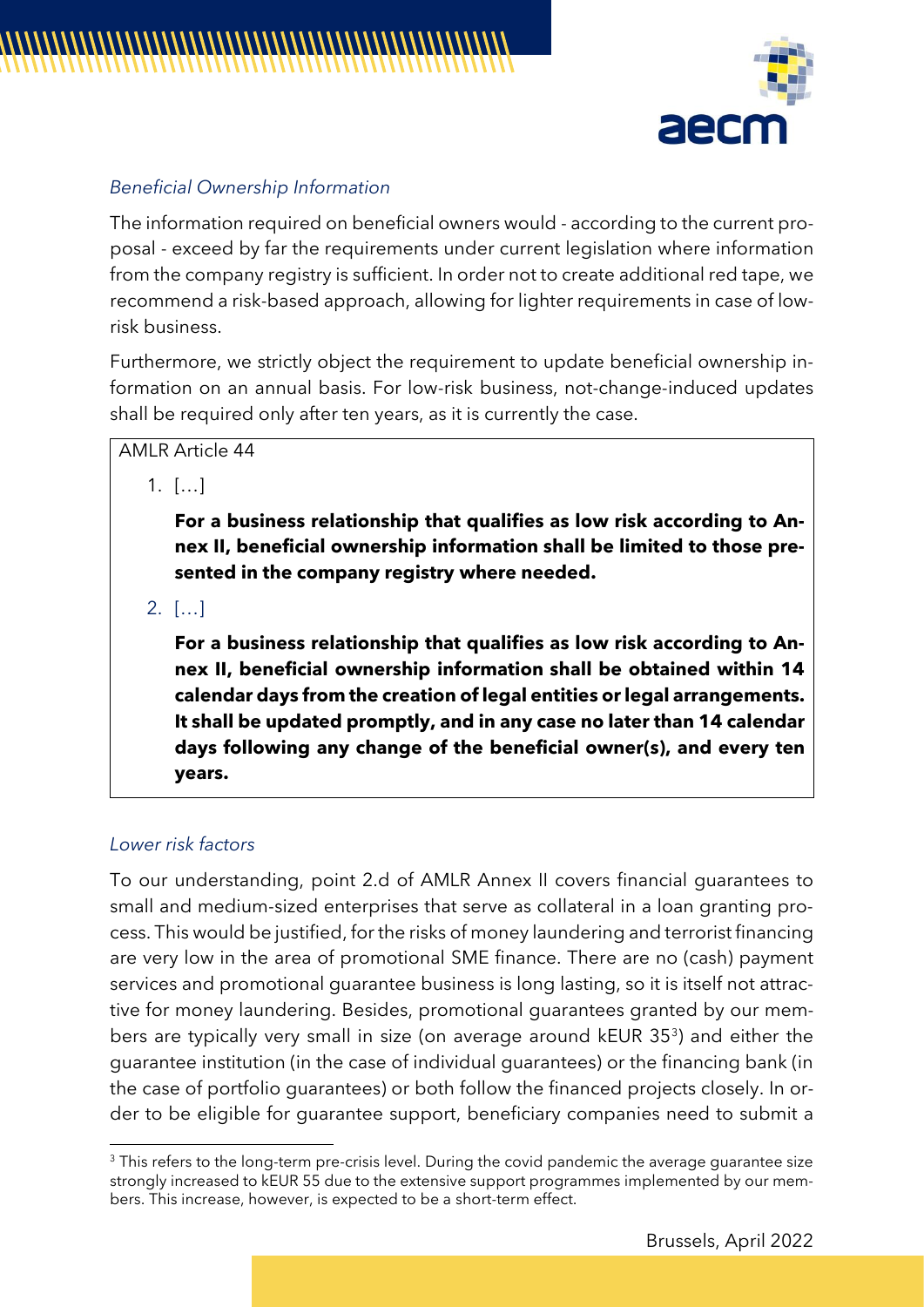

viable business plan<sup>4</sup>. Risks of money laundering are therefore extremely limited. For this reasons and in order to increase clarity, we suggest to explicitly mention SME loan guarantees in the list of lower risk factors.

AMLR Annex II

(2) (d) financial products or services that provide appropriately defined and limited services to certain types of customers, so as to increase access for financial inclusion purposes; **This category includes SME loan guarantees;**

#### *Conclusions*

While supporting the overall objectives of the current legislative package on AML, we are calling on to the legislators to take a more risk-based approach and to limit stricter requirements to high-risk sectors/operations.

Promotional SME guarantees are due to their size, their nature and their way of implementation, highly unsusceptible to being used for purposes of money laundering and terrorist financing. Stepping up regulation in the same way as it is stepped up in the case of average and high-risk sectors/operations comes at a high cost for guarantee institutions and ultimately for their clients, the small enterprises. At the same time, no additional informational value is created. It is therefore of utmost importance to strike the right balance between the value added of additional information requirements and the increase in bureaucratic burden hampering promotional SME finance.

<sup>4</sup> This requirement is legally laid down in the guarantee agreements with the public counter-guarantors as well as in state aid law.